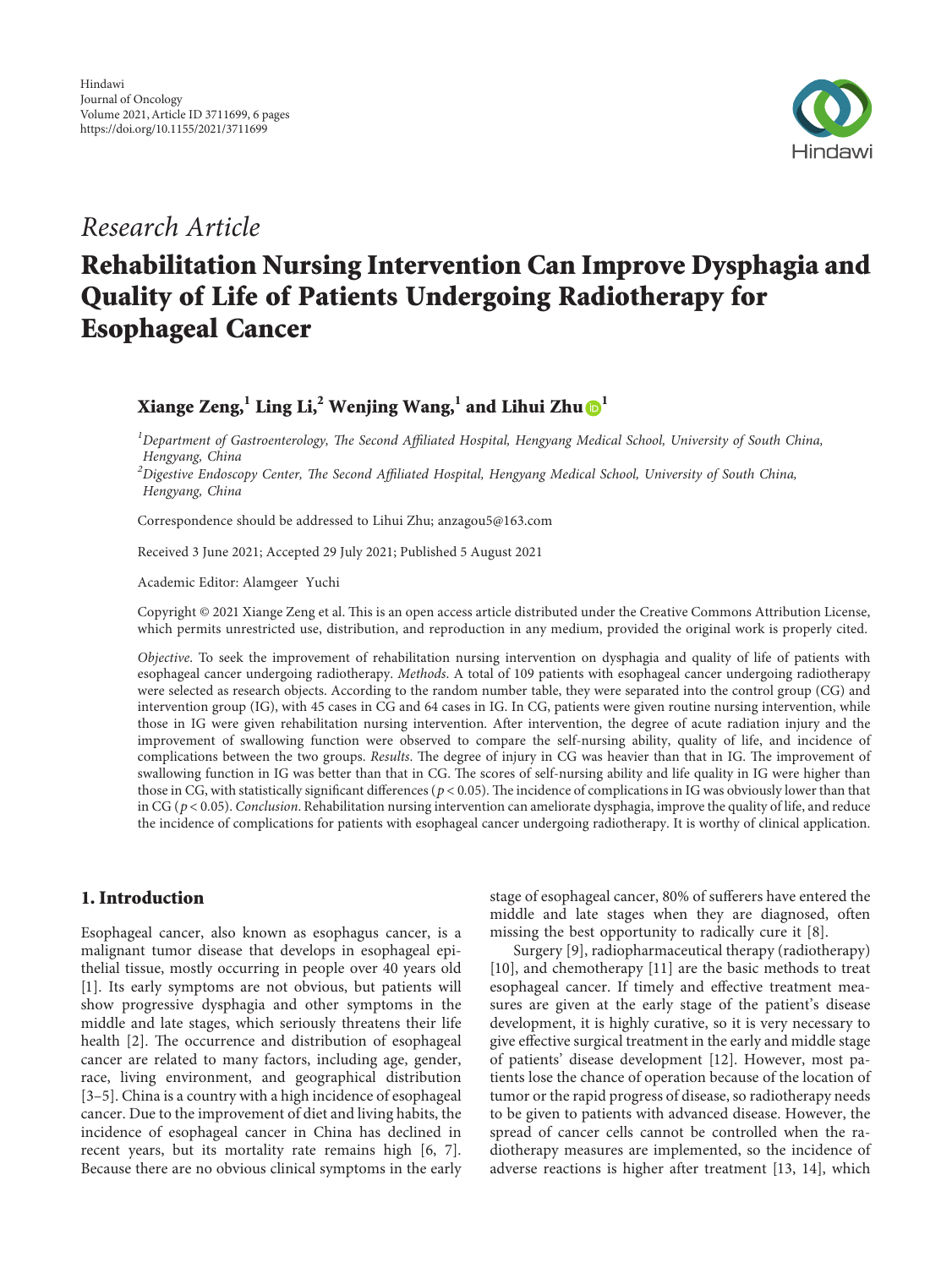leads to greater psychological pressure of patients, directly affects their psychological state and quality of life, and has a certain negative impact on the therapeutic effect [[15, 16](#page-4-0)]. Moreover, radiation injury to esophageal mucosa is one of the most common side effects of radiotherapy, which can lead to mucosal edema, congestion, ulcer, and erosion causing patients to feel esophageal burning, esophageal swelling and pain, and then suffering from dysphagia, swallowing pain, pain behind the sternum, and other symptoms when eating  $[17-19]$ . Therefore, the implementation of scientific and effective rehabilitation training and health guidance is conducive to improve the swallowing function for esophageal cancer patients with difficulty in opening mouth after radiotherapy, so as to supplement enough nutrition and water to improve the body's resistance, which is of great significance for the rehabilitation of disease and psychology. In this study, rehabilitation nursing was mainly used to intervene patients with esophageal cancer undergoing radiotherapy and observe its application effect.

#### **2. Materials and Methods**

*2.1. Research Objects.* A total of 109 patients with esophageal cancer were selected as the research objects, and the patients were admitted to hospital from June 2019 to June 2020. They were randomly divided into CG and IG in accordance with the random number table. There were 45 cases in CG, including 29 men and 16 women, with an mean age of  $47.68 \pm 3.51$  years old. There were 64 cases in IG, including 37 men and 27 women, with a mean age of  $48.05 \pm 3.57$  years old.

Inclusion criteria are as follows: all of them met the diagnostic criteria of esophageal cancer, and all patients received radiotherapy.

Exclusion criteria are as follows: comorbid with other tumors, cognitive impairment, and severe hepatic insufficiency.

There was no statistically significant difference in baseline data in both groups (*p* > 0*.*05), which was comparable. In both groups, patients and their families have affixed informed consent, and this research has been ratified by the ethics committee of our hospital.

*2.2. Methods.* In both groups, patients received radiotherapy. During radiotherapy, patients in CG were provided with corresponding nursing measures according to the routine nursing process of esophageal cancer. The vital signs, blood routine, and systemic reactions of patients were closely observed, and symptomatic treatment was given in time. The ward was ventilated regularly to keep the air fresh, and the ward was kept quiet. The ward was regularly disinfected, and patients with low leucocyte or infection should be placed in protective isolation. The patient was placed in a comfortable position and kept the respiratory tract smooth.

In IG, patients were treated with rehabilitation nursing intervention. Specific measures: (1) preparatory work. Medical staff explained the importance and positive role of rehabilitation exercise to patients and their families and

introduced the content of rehabilitation exercise, so that patients and their families could get a basic understanding, so as to establish a good attitude towards treatment and preparation. (2) Rehabilitation exercises: rehabilitators and nursing staff assisted patients in rehabilitation exercises, including mouth opening exercises, neck massage, oral organ coordination training, and direct feeding training.  $(3)$  Oral and pharyngeal nursing. The swallowing therapeutic apparatus with frequency of 30–80 Hz, wave width of 700 ms, and current intensity of 0–25 mA was used for treatment, and it could be adjusted according to the specific condition and tolerance of patients. The patient was treated for 30 min/time, once/d, and continued for 2 weeks. (4) Psychological nursing. When patients received radiotherapy, they needed to be enlightened by nursing staff to relieve their anxiety and fear and give appropriate psychological comfort to enhance their self-confidence to overcome the disease.

*2.3. Outcome Measures.* Mucosal injury degree: it was judged according to the grading standard of acute radiation injury of tumor cooperative organization in radiotherapy, which was divided into four grades, and the severity was decreased in turn according to the grades. Grade 4: the patient had a large area of ulcer, fistula, and perforation, and the pain was intense. Grade 3: the patient suffered from severe dysphagia with complications such as weight loss and severe dehydration. The patient needed to be fed by intravenous fluids infusion or nasal feeding. Grade 2: the patient suffered from moderate dysphagia with labor pains. The patient might take a liquid diet or rely on some anesthetic to relieve the pain. Grade 1: the patients suffered from mild dysphagia and could take semiliquid food, and the epidermal anesthetics could be used to relieve discomfort. Grade 0: there was no symptom.

Swallowing X-ray video (VFSS) was used to evaluate the improvement of swallowing function. Cure: the swallowing time was normal, without error aspiration, residual barium meal, and epiglottic vallecula. Effective: the swallowing time was shortened by more than 1/2 compared with before treatment, and there was no error aspiration, residual barium meal, and epiglottic vallecula. Ineffective: the swallowing time was shortened by less than 1/2 compared with before treatment, and there was error aspiration, residual barium meal, and epiglottic vallecula, or even the patient was unable to swallow.

Self-nursing ability: the self-nursing ability scale ESCA was applied to assess the self-nursing ability of the patients in both groups. The scale included four parts: self-concept, selfcare responsibility, self-care skills, and health knowledge cognition, with a total of 43 items. Each item was scored by 1-4 grades. The higher the score, the higher the self-nursing ability.

The quality of life core scale (EORTC QLQ-C30) was applied to evaluate patients' life quality, which was divided into somatic function, role function, cognitive impairment, emotional function, and society function, with 30 items in total. The higher the score, the better the life quality of patients.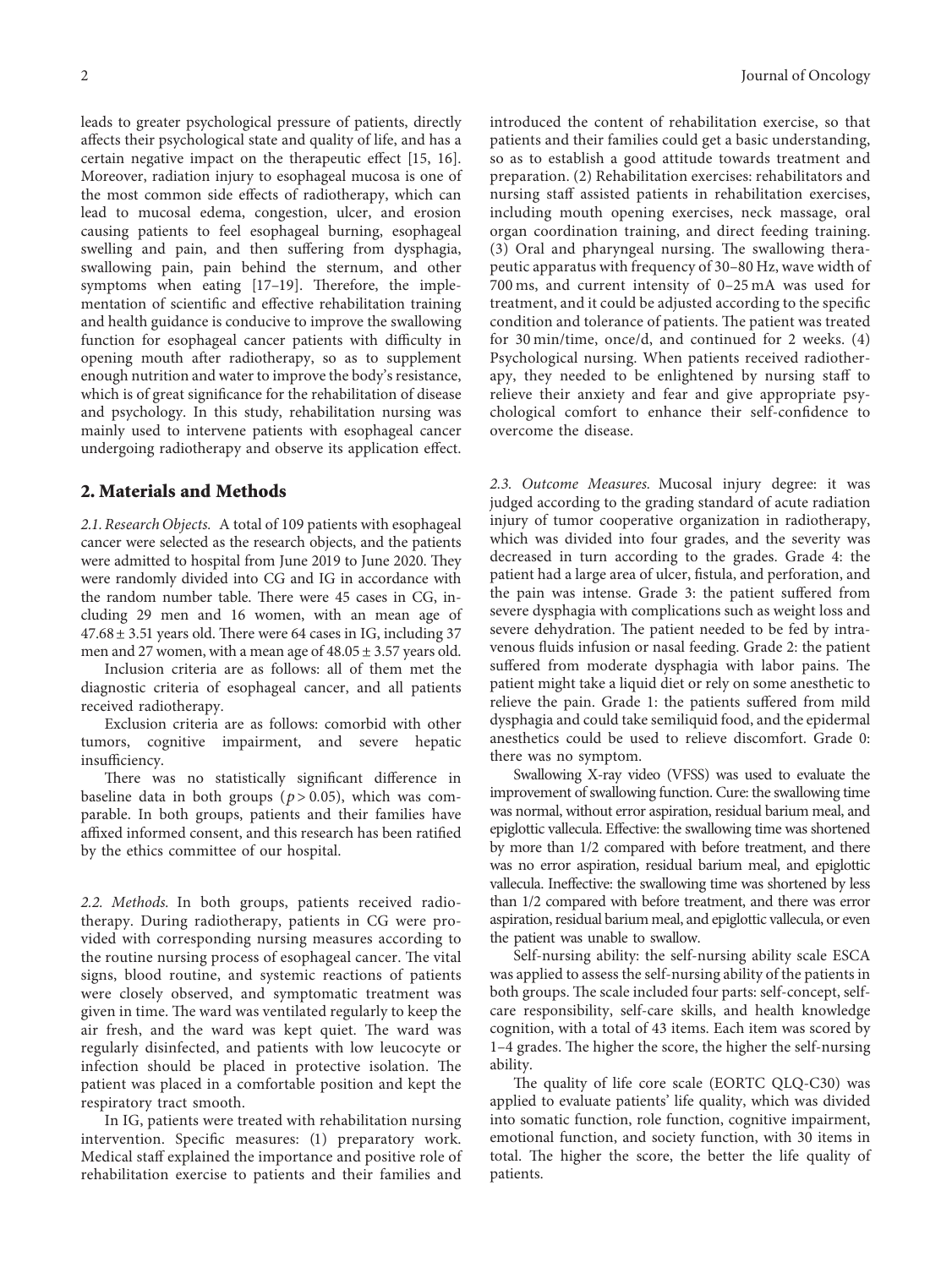Incidence of complications: the complications mainly included esophagitis, tracheitis, esophageal fistula, and hemorrhage.

*2.4. Statistical Methods.* SPSS22.0 statistical software was applied to analyze the research data. The quantitative data were represented by mean number ± standard deviation  $(x \pm s)$ , and the *t*-test was applied. The enumeration data were represented by rate (%), and the  $\chi^2$  test was applied. The difference was statistically significant with *p* < 0*.*05.

## **3. Results**

3.1. Degree of Mucosal Injury in the Two Groups. The number of patients with grade 0 and grade 1 mucosal injury in IG was higher than that in CG, and the number of grade 2, grade 3, and grade 4 was lower than that in CG. The difference was statistically significant ( $p < 0.05$ ), indicating that the degree of injury in CG was heavier than that in IG (Table [1\)](#page-3-0).

*3.2. Improvement of Swallowing Function in the Two Groups.* Observing the improvement of swallowing function in both groups, the findings showed that the total response rate in IG (82.8%) was higher than 57.8% in CG, and the difference was statistically significant  $(p < 0.05)$  (Table [2](#page-3-0)).

3.3. Self-Care Ability of Patients in Both Groups. The selfnursing ability of patients was observed in the two groups. Before intervention, there was no obvious difference in scores of self-concept, self-care responsibility, self-care skills, and health knowledge cognition in both groups (*p* < 0*.*05). After intervention, the scores of patients in both groups increased, and the scores of patients in IG were obviously higher than those in CG ( $p < 0.05$ ) (Table [3\)](#page-3-0).

*3.4. Life Quality of Patients in the Two Groups.* There was no significant difference in EORTC QLQ-C30 scores in both groups before intervention. After intervention, the EORTC QLQ-C30 scores of the two groups were higher than those before intervention, and the scores in IG were obviously higher than those in CG ( $p < 0.05$ ) (Figure [1](#page-3-0)).

*3.5. Incidence of Complications in Both Groups.* In IG, there were 1 case with esophagitis, 2 cases with tracheitis, 1 case with esophageal fistula, and 0 cases with bleeding, with a total of 4 cases (6.3%). In CG, there were 3 cases with esophagitis, 3 cases with tracheitis, 2 cases with esophageal fistula, and 2 cases with bleeding, with a total of 10 cases  $(22.2\%)$ . There was a statistical difference in the incidence of complications in both groups ( $p < 0.05$ ) (Table [4\)](#page-4-0).

#### **4. Discussion**

With the change of people's diet structure, the prevalence of esophageal cancer is increasing year by year. Radiotherapy has become the main treatment for esophageal cancer due to less trauma than surgery and less restrictions by surrounding tissues and trachea [[20](#page-4-0)[–22\]](#page-5-0). However, this treatment can lead to serious side effects and increase the psychological burden of patients [\[23, 24](#page-5-0)]. Therefore, it is of positive significance to carry out necessary nursing intervention for patients with esophageal cancer during chemotherapy to improve the clinical prognosis.

In this study, rehabilitation nursing was used to intervene patients undergoing radiotherapy for esophageal cancer. The results showed that the total effective rate of improving swallowing function in IG was 82.8% (53/64), significantly higher than 57.8% in the control group, which was consistent with the findings in stroke patients with hemiplegia [[25](#page-5-0)]. Radiotherapy can cause different degrees of radiotherapy reaction during the treatment of esophageal cancer. The main toxic side effect is acute radiation esophagitis. The clinical manifestation of acute radiation injury is pain aggravated by eating or burning sensation behind sternum, and its incidence increases with the increase of dose, which has adverse effects on the treatment effect, life quality, and survival rate of patients. The results showed that rehabilitation nursing intervention could effectively reduce the degree of acute radiation injury. The scores of self-nursing ability and life quality in IG were higher than those in CG, and the incidence of complications in IG was 6.3% (4/64), obviously lower than 22.2% (10/45) in CG. Rehabilitation nursing is designed to make every link in the nursing process continuous and systematic and provide high-efficiency and high-quality nursing services for patients, so as to effectively relieve the psychological and physiological pressure of patients and improve the quality of nursing work. Through rehabilitation exercise, oropharyngeal care, psychological intervention, and other measures, the correct and effective rehabilitation nursing in the radiotherapy process can improve the clinical symptoms and reduce the psychological burden of patients, so that patients take the initiative to cooperate with radiotherapy to improve compliance. The results suggested that rehabilitation nursing intervention could obviously ameliorate patients' selfnursing ability and their life quality. Patients with esophageal cancer should be evaluated and take functional exercise as early as possible. Rehabilitation nursing intervention measures (the main content is to understand their condition and psychological characteristics, formulate nursing plans, give health education, rehabilitation training, specialized nursing, and psychological counseling) can significantly ameliorate the degree of swallowing difficulties of patients and prevent the development and progression of complications. This study also has some limitations. For example, the effect of patient disease types on the results of the study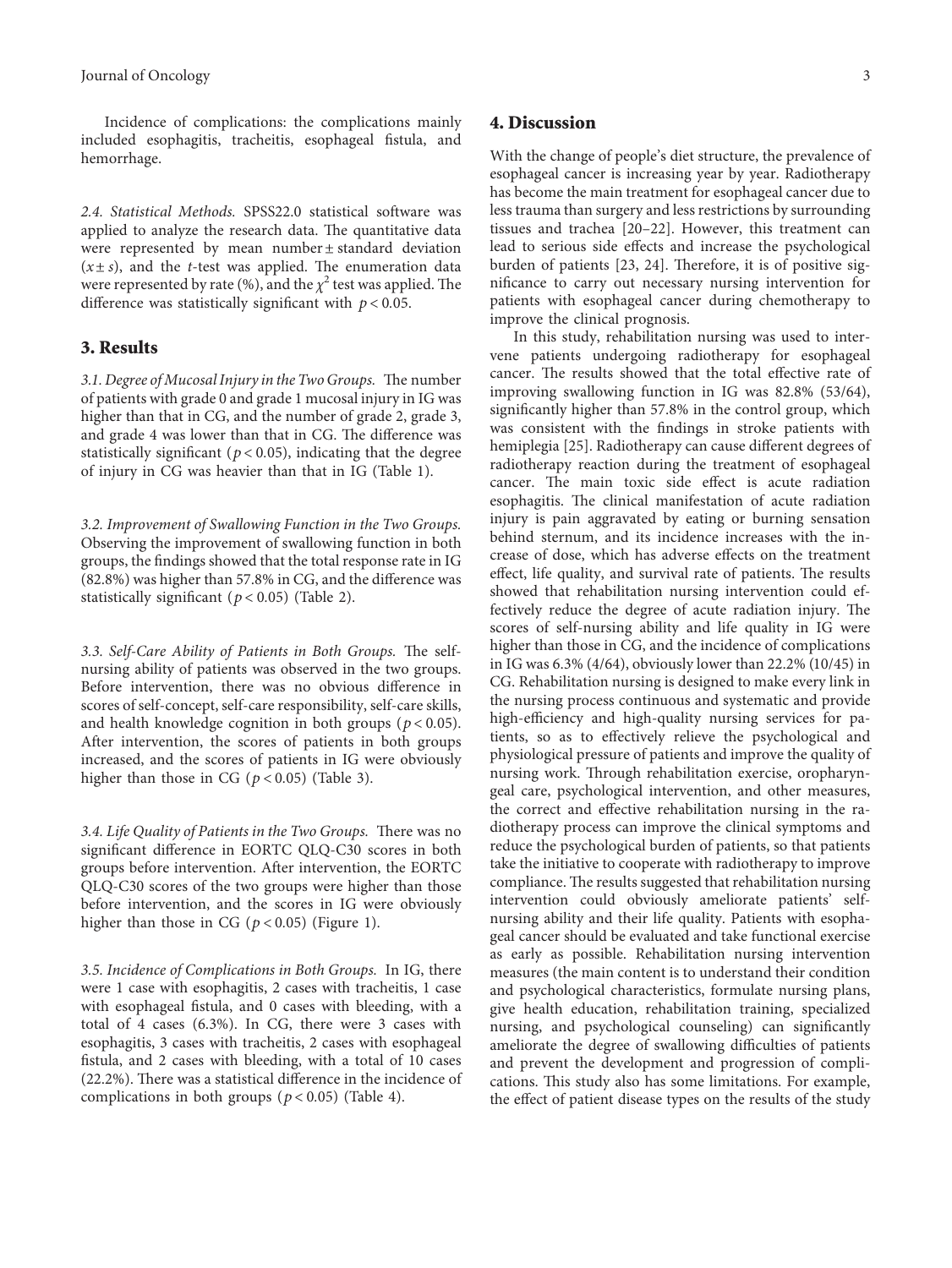<span id="page-3-0"></span>

| $\frac{1}{2}$ . The state of the contract of the state of the state $\frac{1}{2}$ , $\frac{1}{2}$ , $\frac{1}{2}$ , $\frac{1}{2}$ , $\frac{1}{2}$ , $\frac{1}{2}$ , $\frac{1}{2}$ , $\frac{1}{2}$ , $\frac{1}{2}$ , $\frac{1}{2}$ , $\frac{1}{2}$ , $\frac{1}{2}$ , $\frac{1}{2}$ , |             |              |              |         |          |  |  |
|-------------------------------------------------------------------------------------------------------------------------------------------------------------------------------------------------------------------------------------------------------------------------------------|-------------|--------------|--------------|---------|----------|--|--|
|                                                                                                                                                                                                                                                                                     | Grade 0     | Grade 1      | Grade 2      | Grade 3 | Grade 4  |  |  |
| $CG (n=45)$                                                                                                                                                                                                                                                                         | 1(2.2)      | 10(22.2)     | 22(48.9)     | 8(17.8) | 4(8.9)   |  |  |
| IG $(n = 64)$                                                                                                                                                                                                                                                                       | $9(14.1)^*$ | $37(57.8)^*$ | $15(23.4)^*$ | 3(4.7)  | $0(0)^*$ |  |  |
| $\chi^2/t$                                                                                                                                                                                                                                                                          | 4.4451      | 13.6510      | 7.6331       | 1.6881  | 5.9061   |  |  |
| P                                                                                                                                                                                                                                                                                   | 0.0350      | 0.0002       | 0.0057       | 0.1939  | 0.0151   |  |  |

TABLE 1: Degree of mucosal injury in the two groups.

<sup>∗</sup>Comparison with the CG group (*p* < 0*.*05).

Table 2: Improvement of swallowing function in the two groups.

|                  | Cure     | Effective | Ineffective | Total effective rate |
|------------------|----------|-----------|-------------|----------------------|
| $CG (n=45)$      | 5(11.1)  | 21(45.7)  | 19(42.2)    | 26(57.8)             |
| IG $(n = 64)$    | 16(25.0) | 37(57.8)  | 10(17.2)    | 53 (82.8)*           |
| $\chi^2/t$       |          |           |             | 8.3011               |
| $\boldsymbol{P}$ |          |           |             | 0.0040               |

<sup>∗</sup>Comparison with the CG group (*p* < 0*.*05).

Table 3: Self-care ability of patients in the two groups.

|                            | Before intervention |                  |            |                  | After intervention |                    |            | P        |
|----------------------------|---------------------|------------------|------------|------------------|--------------------|--------------------|------------|----------|
|                            | $CG (n=45)$         | IG $(n = 64)$    | $\chi^2/t$ | $\boldsymbol{P}$ | CG $(n=45)$        | IG $(n = 64)$      | $\chi^2/t$ |          |
| Self-concept               | $24.75 \pm 4.26$    | $24.94 \pm 4.03$ | 0.2367     | 0.8133           | $29.03 \pm 5.12$   | $32.68 \pm 5.39^*$ | 3.5530     | 0.0005   |
| Self-care responsibility   | $25.37 \pm 3.97$    | $25.56 \pm 4.11$ | 0.2410     | 0.8100           | $29.77 \pm 5.69$   | $34.82 \pm 5.61^*$ | 4.6000     | < 0.0001 |
| Self-care skills           | $25.77 \pm 4.51$    | $25.93 \pm 4.22$ | 0.1894     | 0.8501           | $29.06 \pm 5.97$   | $36.81 \pm 6.23^*$ | 6.5046     | < 0.0001 |
| Health knowledge cognition | $26.08 \pm 4.87$    | $26.21 \pm 4.93$ | 0.1362     | 0.8919           | $30.19 \pm 6.06$   | $36.49 \pm 6.17^*$ | 5.2871     | < 0.0001 |

<sup>∗</sup>Comparison with the CG group after intervention (*p* < 0*.*05).



FIGURE 1: Quality of life of patients in the two groups. (a) Physical function scores of patients in the two groups. (b) Role function scores of patients in the two groups. (c) Cognitive function scores of patients in the two groups. (d) Emotional function scores of patients in the two groups. (e) Social function scores of patients in the two groups. Compared with the CG, ∗∗∗*p* < 0*.*0001).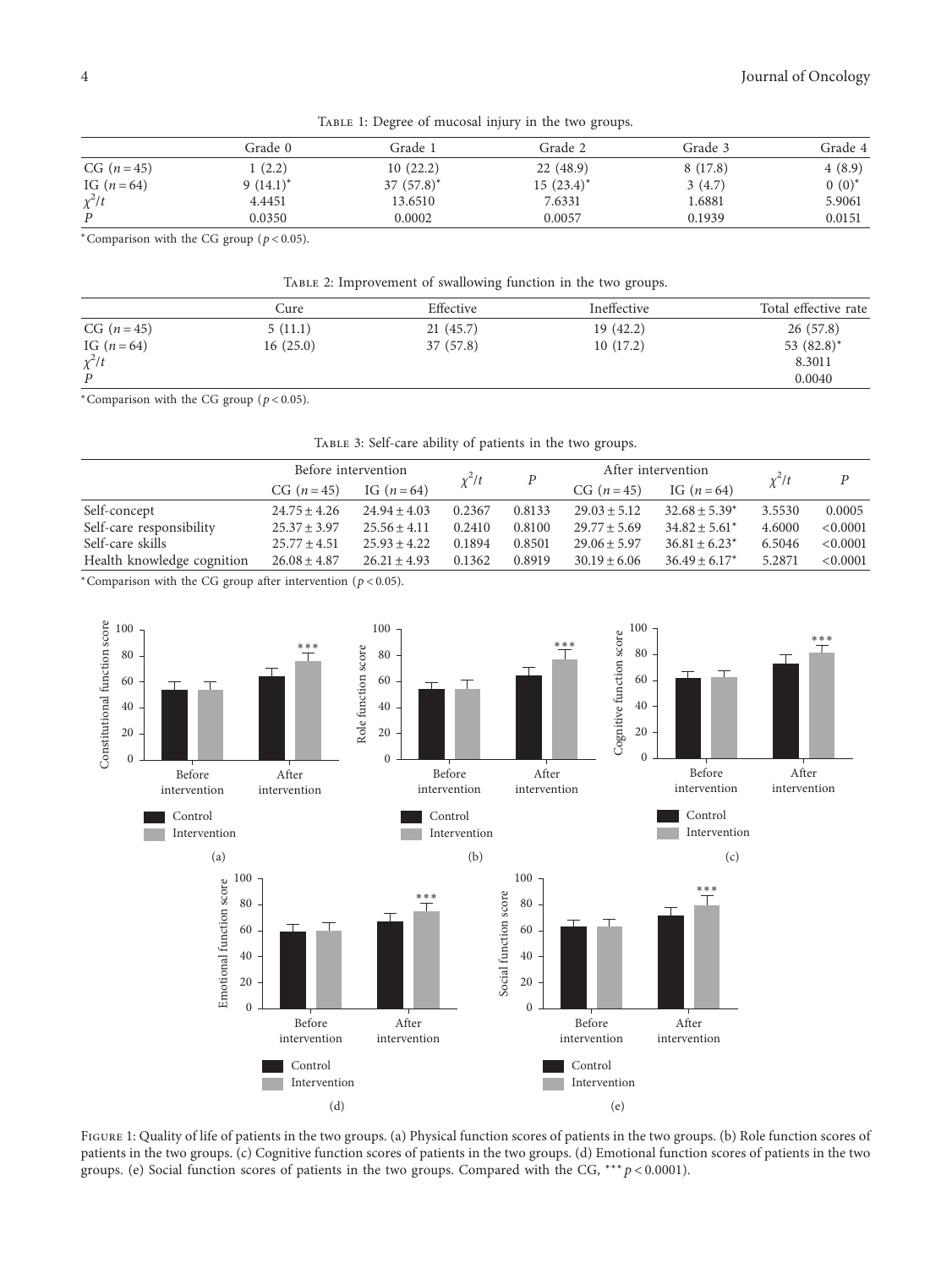<span id="page-4-0"></span>

|               | Esophagitis | Tracheitis | Esophageal fistula | Hemorrhage | Overall incidence |
|---------------|-------------|------------|--------------------|------------|-------------------|
| $CG (n=45)$   | 3(6.7)      | 3(6.7)     | 2(4.4)             | 2(4.4)     | 10(22.2)          |
| IG $(n = 64)$ | (1.6)       | 2(3.1)     | (1.6)              | 0(0)       | $4(6.3)^{*}$      |
| $\chi^2/t$    |             |            |                    |            | 6.0211            |
| D             |             |            |                    |            | 0.0141            |

TABLE 4: Incidence of complications in the two groups.

<sup>∗</sup>Comparison with the CG group (*p* < 0*.*05).

was not considered, and the small number of included cases may lead to bias in the results.

## **5. Conclusion**

In conclusion, rehabilitation nursing intervention has a remarkable effect on dysphagia in patients undergoing radiotherapy for esophageal cancer, which can ameliorate their pain symptoms, improve the quality of life, and reduce the incidence of complications. It is worthy of popularization and application in radiotherapy.

# **Data Availability**

The data used to support the findings of this study are included within the article.

# **Conflicts of Interest**

The authors declare that there are no conflicts of interest.

#### **Acknowledgments**

This study was financially supported by Hunan Health Commission Major Project (A2017014).

## **References**

- [1] W. Short Matthew, G. Burgers Kristina, and T. Fry Vincent, "Esophageal cancer," *American Family Physician*, vol. 95, pp. 22–28, 2017.
- [2] S. Joseph, M. Zfass Alvin, S. Mitchell et al., "Early esophageal cancer: a gastroenterologist's disease," *Digestive Diseases and Sciences*, vol. 64, pp. 3048–3058, 2019.
- [3] H. Fang-Liang and S.-J. Yu, "Esophageal cancer: risk factors, genetic association, and treatment," *Asian Journal of Surgery*, vol. 41, pp. 210–215, 2018.
- [4] G. K. Malhotra, U. Yanala, A. Follet, M. Vijayakumar, and C. Are, "Global trends in esophageal cancer," *Journal of Surgical Oncology*, vol. 115, no. 5, pp. 564–579, 2017.
- [5] D. R. S. Middleton, L. Bouaoun, R. Bray et al., "Esophageal cancer male to female incidence ratios in Africa: a systematic review and meta-analysis of geographic, time and age trends," *Cancer Epidemiology*, vol. 53, pp. 119–128, 2018.
- [6] R. Chen, R. S. Zheng, S. W. Zhang et al., "Analysis of incidence and mortality of esophageal cancer in China, 2015," *Zhonghua Yu Fang Yi Xue Za Zhi*, vol. 53, pp. 1094–1097, 2019.
- [7] Y. Y. Li, L. B. Du, X. Q. Hu et al., "A suggested framework for conducting esophageal cancer screening in China," *Journal of Digestive Diseases*, vol. 19, pp. 722–729, 2018.
- [8] Y. Horie, T. Yoshio, K. Yoshimizu et al., "Diagnostic outcomes of esophageal cancer by artificial intelligence using

convolutional neural networks," *Gastrointestinal Endoscopy*, vol. 89, pp. 25–32, 2019.

- [9] H. Kikuchi and H. Takeuchi, "Future perspectives of surgery for esophageal cancer," Annals of Thoracic and Cardiovascular *Surgery*, vol. 24, no. 5, pp. 219–222, 2018.
- [10] J. Lyu, T. Li, C. Xie et al., "Enteral nutrition in esophageal cancer patients treated with radiotherapy: a Chinese expert consensus 2018," *Future Oncology*, vol. 15, no. 5, pp. 517–531, 2019.
- [11] G. Y. Ku, "Systemic therapy for esophageal cancer: chemotherapy," *Chinese Clinical Oncology*, vol. 6, no. 5, p. 49, 2017.
- [12] S. Makoto and K. Hiroyuki, "Current status and future prospects for esophageal cancer treatment," Annals of Tho*racic and Cardiovascular Surgery*, vol. 23, pp. 1–11, 2017.
- [13] C. Zhu, S. Wang, Y. You, K. Nie, and Y. Ji, "Risk factors for esophageal fistula in esophageal cancer patients treated with radiotherapy: a systematic review and meta-analysis," *Oncology Research and Treatment*, vol. 43, no. 1-2, pp. 34–41, 2020.
- [14] H. Song, F. Fang, U. Lu et al., "Waiting time for cancer treatment and mental health among patients with newly diagnosed esophageal or gastric cancer: a nationwide cohort study," *BMC Cancer*, vol. 17, no. 1, p. 2, 2017.
- [15] V. Lancellotta, F. Cellini, B. De Sanctis et al., "The role of palliative interventional radiotherapy (brachytherapy) in esophageal cancer: an AIRO (Italian Association of Radiotherapy and Clinical Oncology) systematic review focused on dysphagia-free survival," *Brachytherapy*, vol. 19, pp. 104–110, 2020.
- [16] K. Terufumi, N. Keiji, S. Keisuke et al., "Palliative radiotherapy and chemoradiotherapy in stage IVA/B esophageal cancer patients with dysphagia," *International Journal of Clinical Oncology*, vol. 23, pp. 1076–1083, 2018.
- [17] W. Li, B. Zheng, S. Zhang, H. Chen, W. Zheng, and C. Chen, "Feasibility and outcomes of modified enhanced recovery after surgery for nursing management of aged patients undergoing esophagectomy," *Journal of Thoracic Disease*, vol. 9, no. 12, pp. 5212–5219, 2017.
- [18] Y. Lian, X. Niu, H. Cai et al., "Clinicopathological significance of c-MYC in esophageal squamous cell carcinoma," *Tumour* Biology: The Journal of the International Society for Oncode*velopmental Biology and Medicine*, vol. 39, Article ID 1010428317715804, 2017.
- [19] J. Y. Cho, D. Y. Cheung, T. J. Kim, and J. K. Kim, "A case of esophageal squamous cell carcinoma in situ arising from esophageal squamous papilloma," *Clinical Endoscopy*, vol. 52, no. 1, pp. 72–75, 2019.
- [20] M. . Stefan, C. Mickael, N. Nadja et al., "Early esophageal cancer: the significance of surgery, endoscopy, and chemoradiation," *Annals of the New York Academy of Sciences*, vol. 1434, pp. 115–123, 2018.
- [21] C. C. Abnet, M. Arnold, and W.-Q. Wei, "Epidemiology of esophageal squamous cell carcinoma," *Gastroenterology*, vol. 154, no. 2, pp. 360–373, 2018.